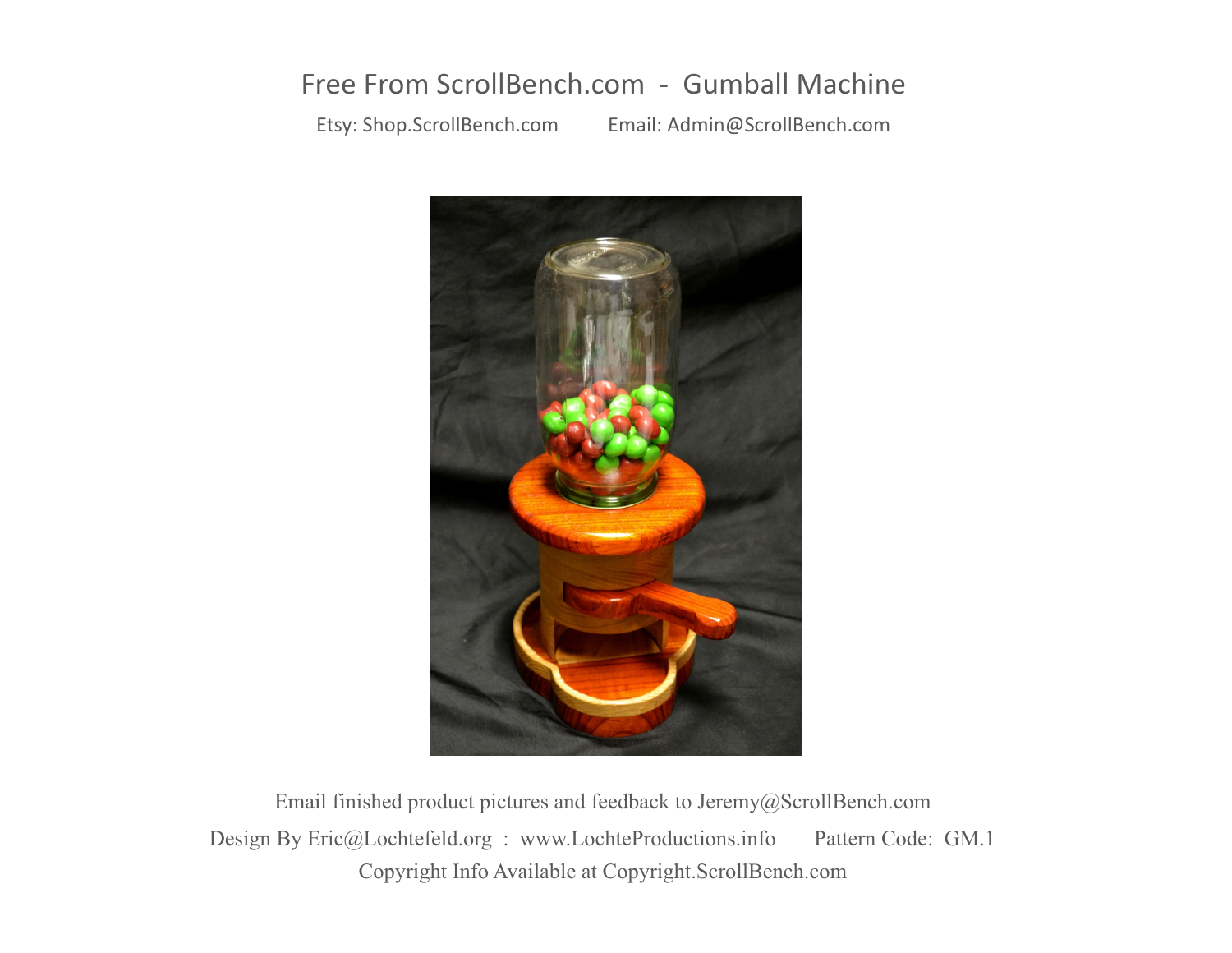

Etsy: Shop.ScrollBench.com Email: Admin@ScrollBench.com Etsy: Shop.ScrollBench.com

Email: Admin@ScrollBench.com



Pattern Code: GM.1 Design By Eric@Lochtefeld.org : www.LochteProductions.info Pattern Code: GM.1 Email finished product pictures and feedback to Jeremy@ScrollBench.com Email finished product pictures and feedback to Jeremy@ScrollBench.com Copyright Info Available at Copyright.ScrollBench.com Copyright Info Available at Copyright.ScrollBench.com : www.LochteProductions.info Design By Eric@Lochtefeld.org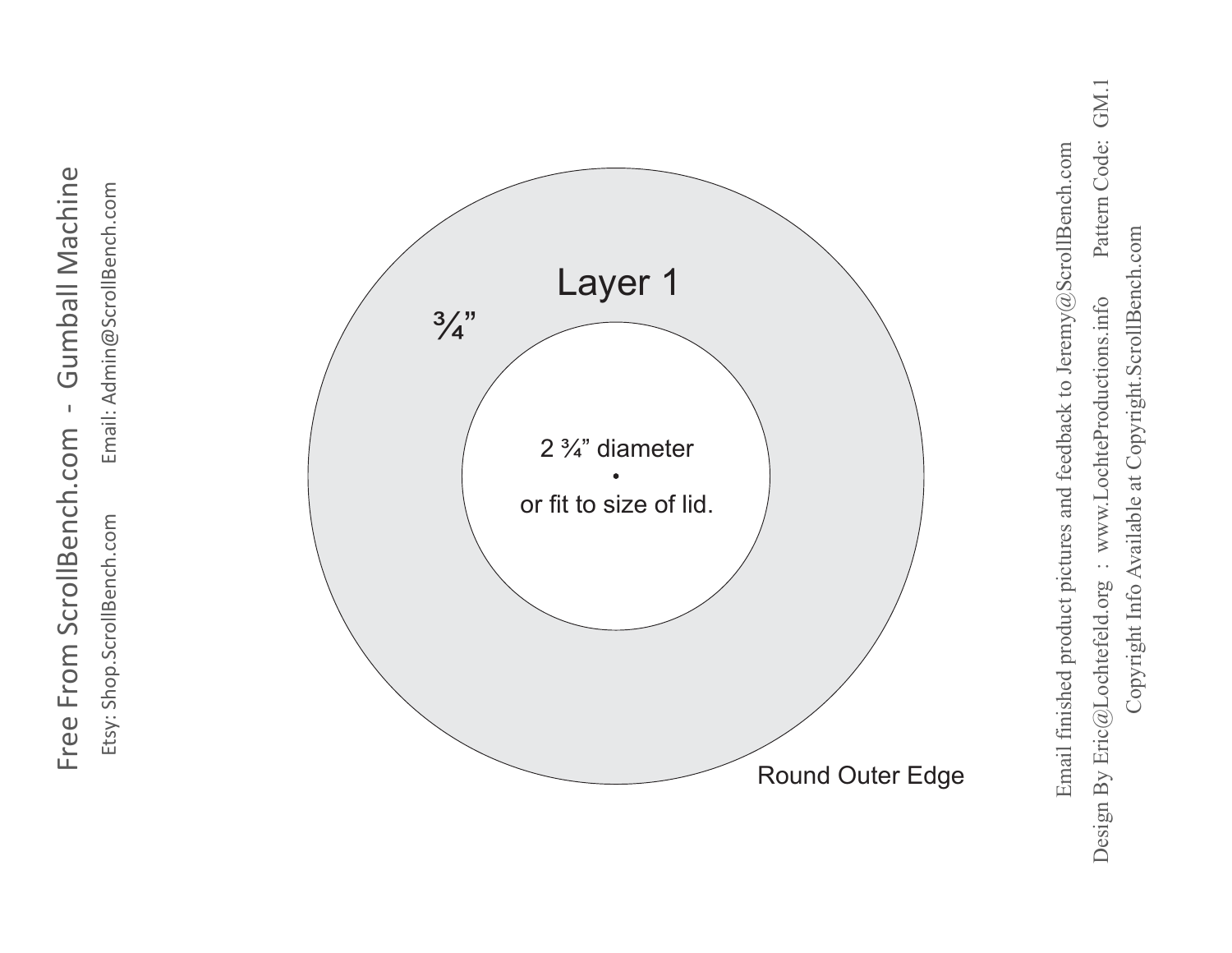

GM.1 Design By Eric@Lochtefeld.org : www.LochteProductions.info Pattern Code: GM.1 Pattern Code: Email finished product pictures and feedback to Jeremy@ScrollBench.com Email finished product pictures and feedback to Jeremy@ScrollBench.com Copyright Info Available at Copyright.ScrollBench.com Copyright Info Available at Copyright.ScrollBench.com : www.LochteProductions.info Design By Eric@Lochtefeld.org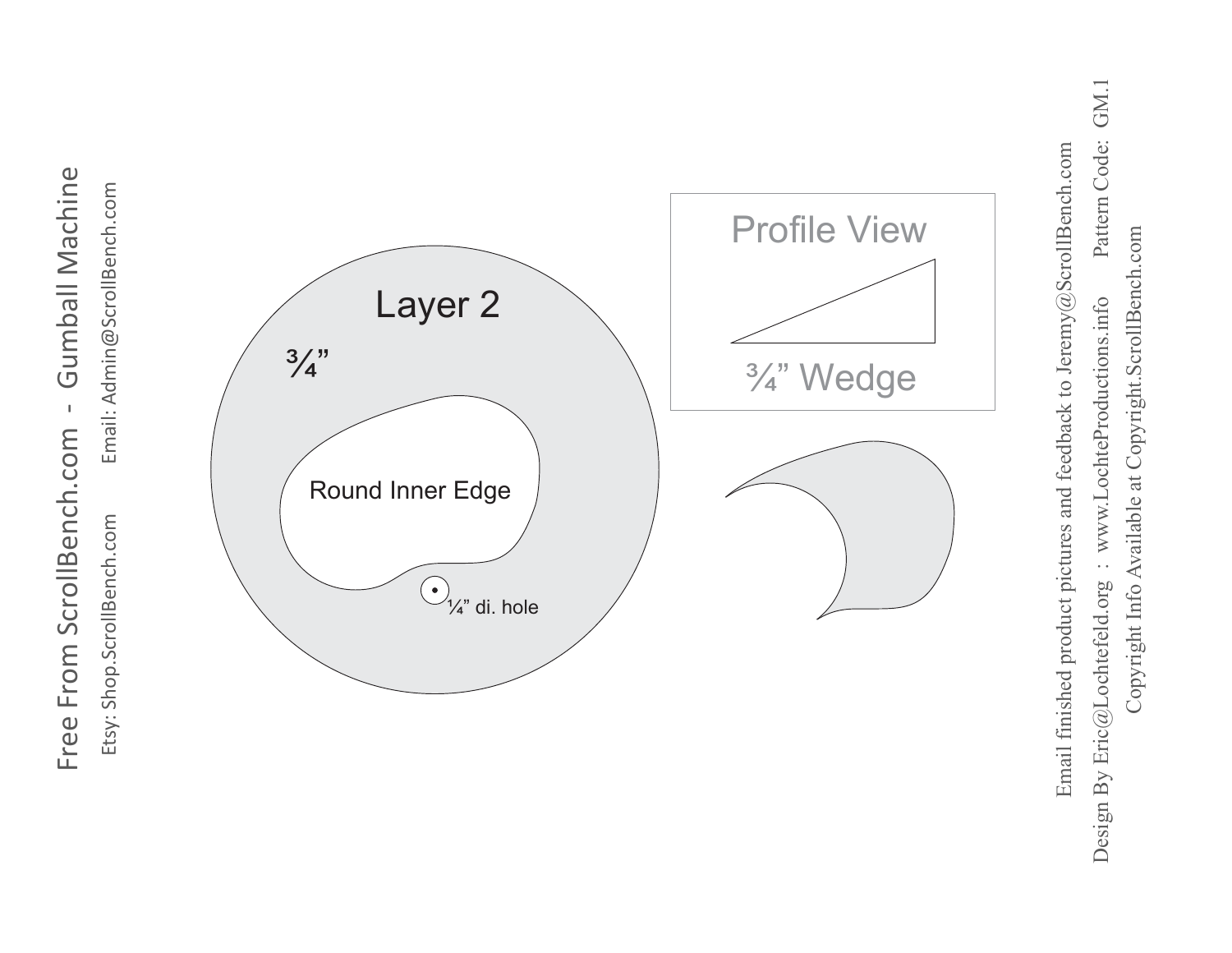**Gumball Machine** Free From ScrollBench.com - Gumball Machine  $\bar{\mathbf{I}}$ Free From ScrollBench.com Etsy: Shop.ScrollBench.com

Email: Admin@ScrollBench.com Etsy: Shop.ScrollBench.com Email: Admin@ScrollBench.com



GM.1 Design By Eric@Lochtefeld.org : www.LochteProductions.info Pattern Code: GM.1 Pattern Code: Email finished product pictures and feedback to Jeremy@ScrollBench.com Email finished product pictures and feedback to Jeremy@ScrollBench.com Copyright Info Available at Copyright.ScrollBench.com Copyright Info Available at Copyright.ScrollBench.com : www.LochteProductions.info Design By Eric@Lochtefeld.org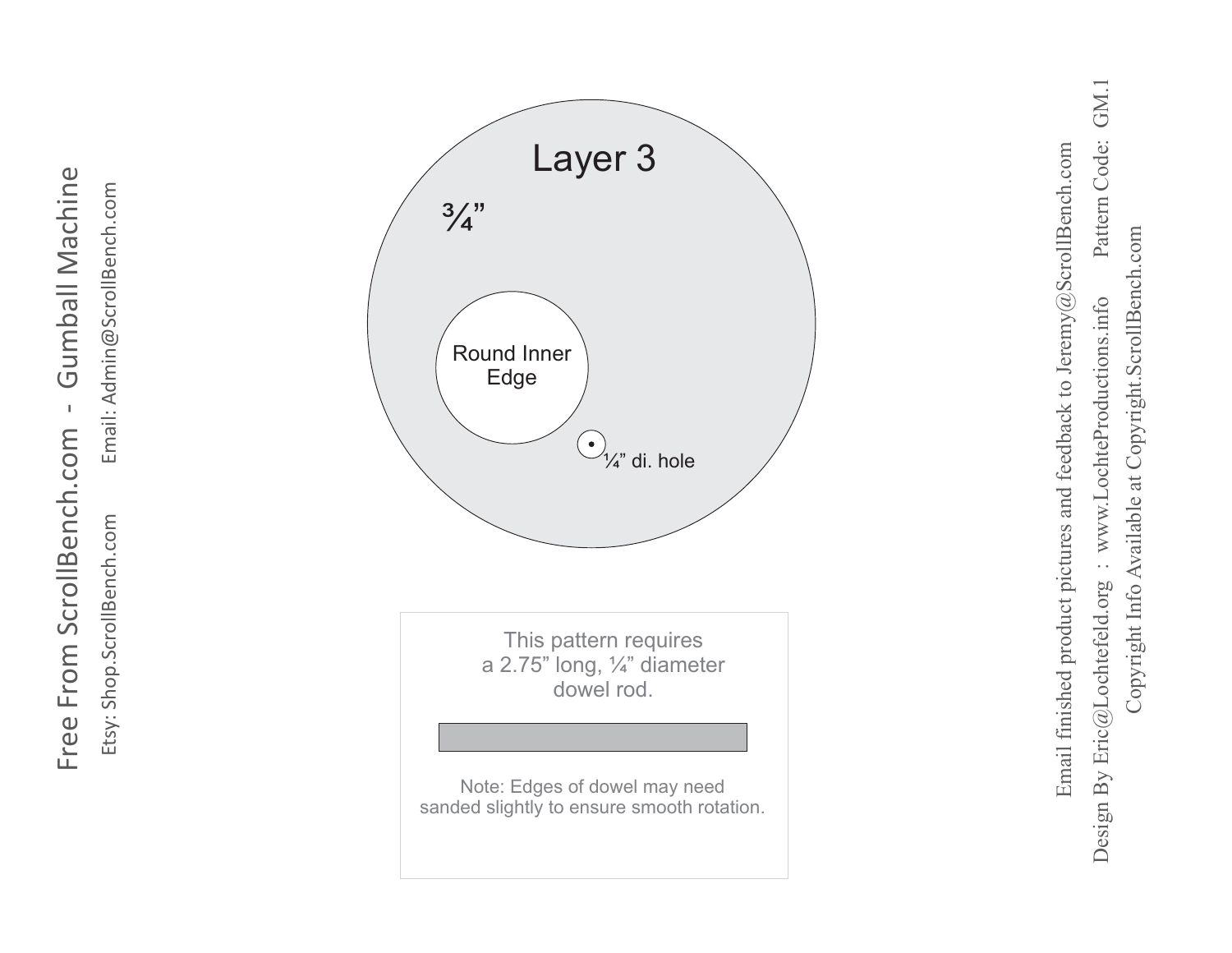

Etsy: Shop.ScrollBench.com

Email: Admin@ScrollBench.com



Pattern Code: GM.1 Design By Eric@Lochtefeld.org : www.LochteProductions.info Pattern Code: GM.1 Email finished product pictures and feedback to Jeremy@ScrollBench.com Email finished product pictures and feedback to Jeremy@ScrollBench.comCopyright Info Available at Copyright.ScrollBench.com Copyright Info Available at Copyright.ScrollBench.com Design By Eric@Lochtefeld.org : www.LochteProductions.info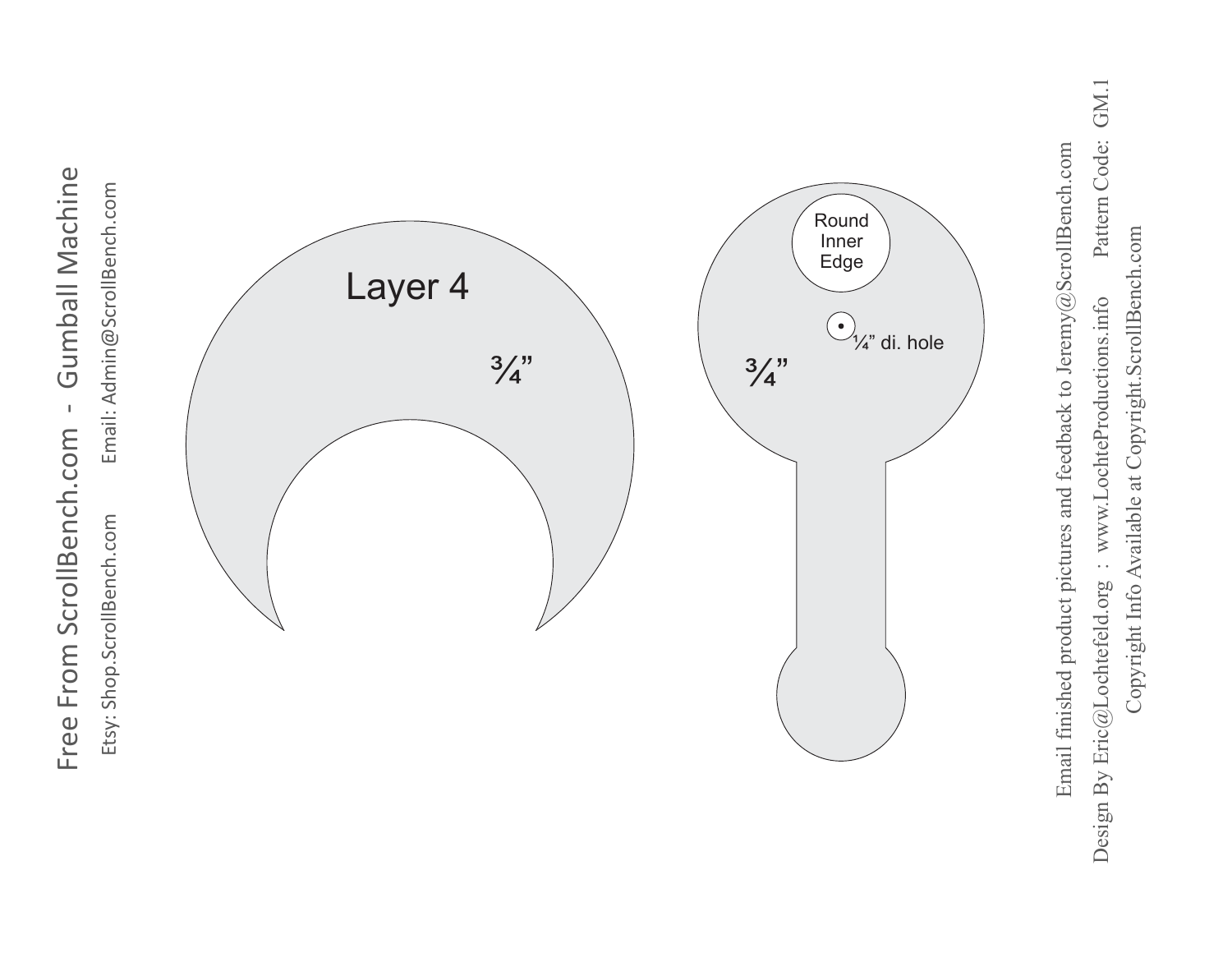

GM.1 Design By Eric@Lochtefeld.org : www.LochteProductions.info Pattern Code: GM.1 Pattern Code: Copyright Info Available at Copyright.ScrollBench.com Copyright Info Available at Copyright.ScrollBench.com : www.LochteProductions.info Design By Eric@Lochtefeld.org

**Gumball Machine** Free From ScrollBench.com - Gumball Machine Free From ScrollBench.com -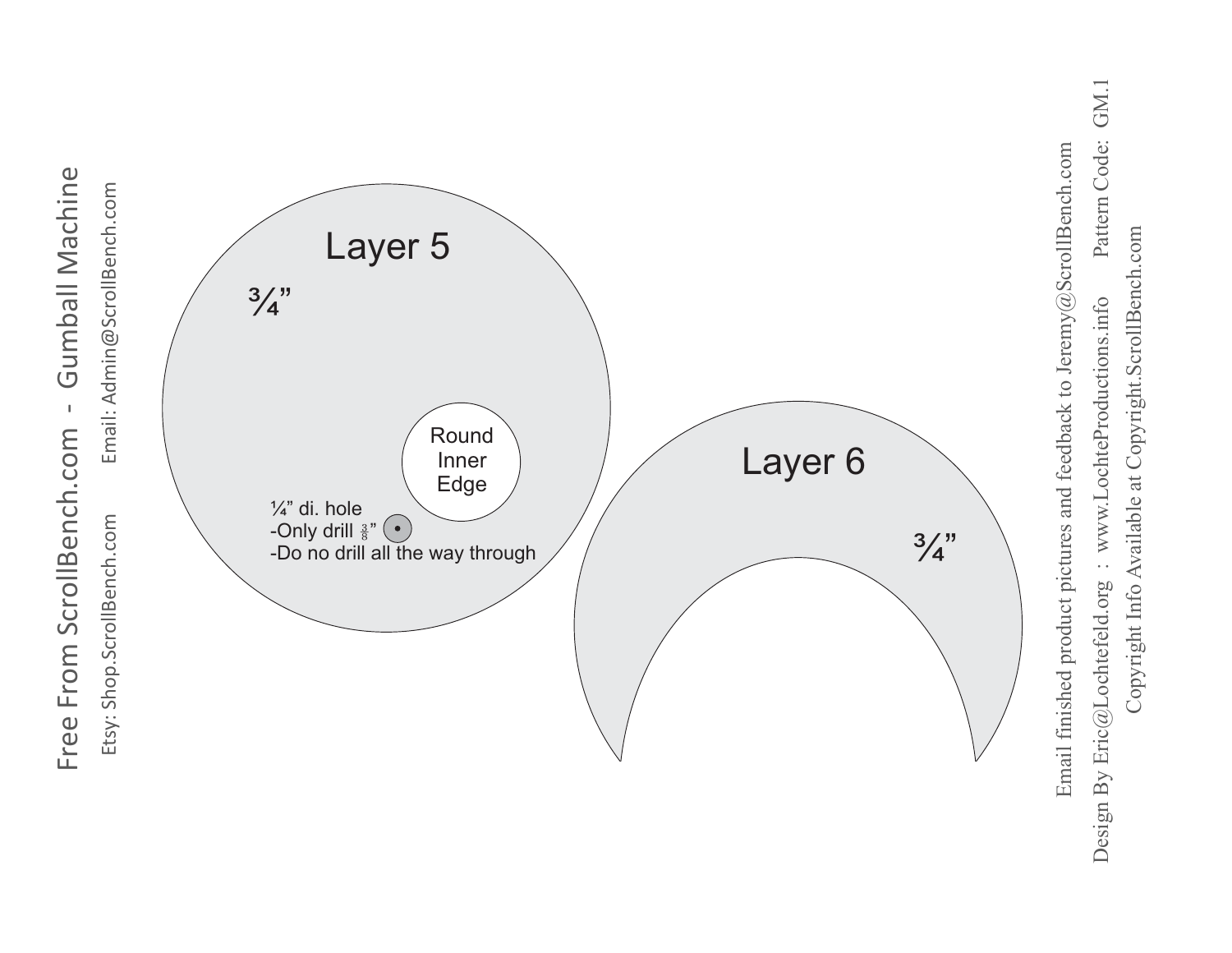

Etsy: Shop.ScrollBench.com

Email: Admin@ScrollBench.com



GM.1 Design By Eric@Lochtefeld.org : www.LochteProductions.info Pattern Code: GM.1 Pattern Code: Email finished product pictures and feedback to Jeremy@ScrollBench.com Email finished product pictures and feedback to Jeremy@ScrollBench.comCopyright Info Available at Copyright.ScrollBench.com Copyright Info Available at Copyright.ScrollBench.com : www.LochteProductions.info Design By Eric@Lochtefeld.org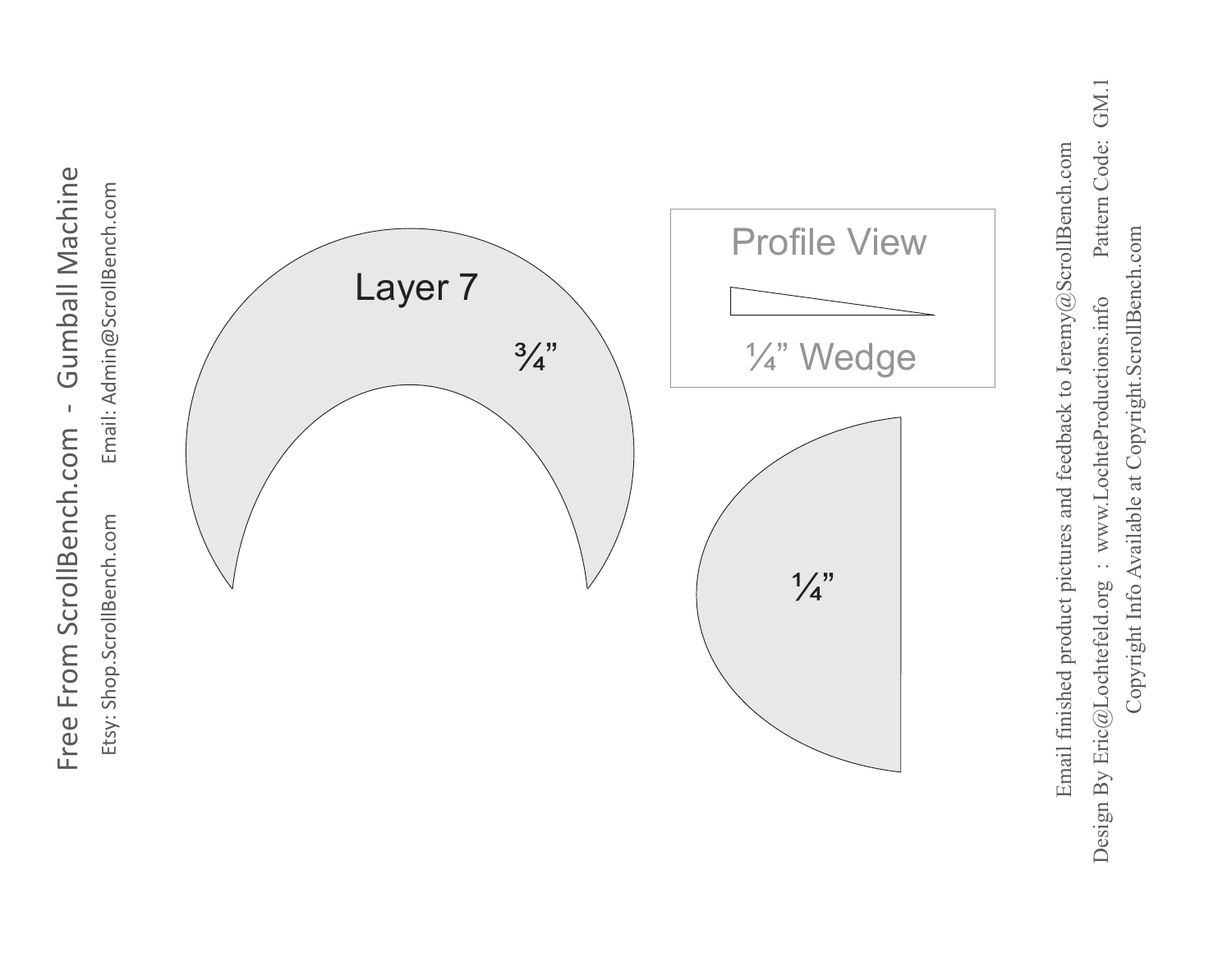